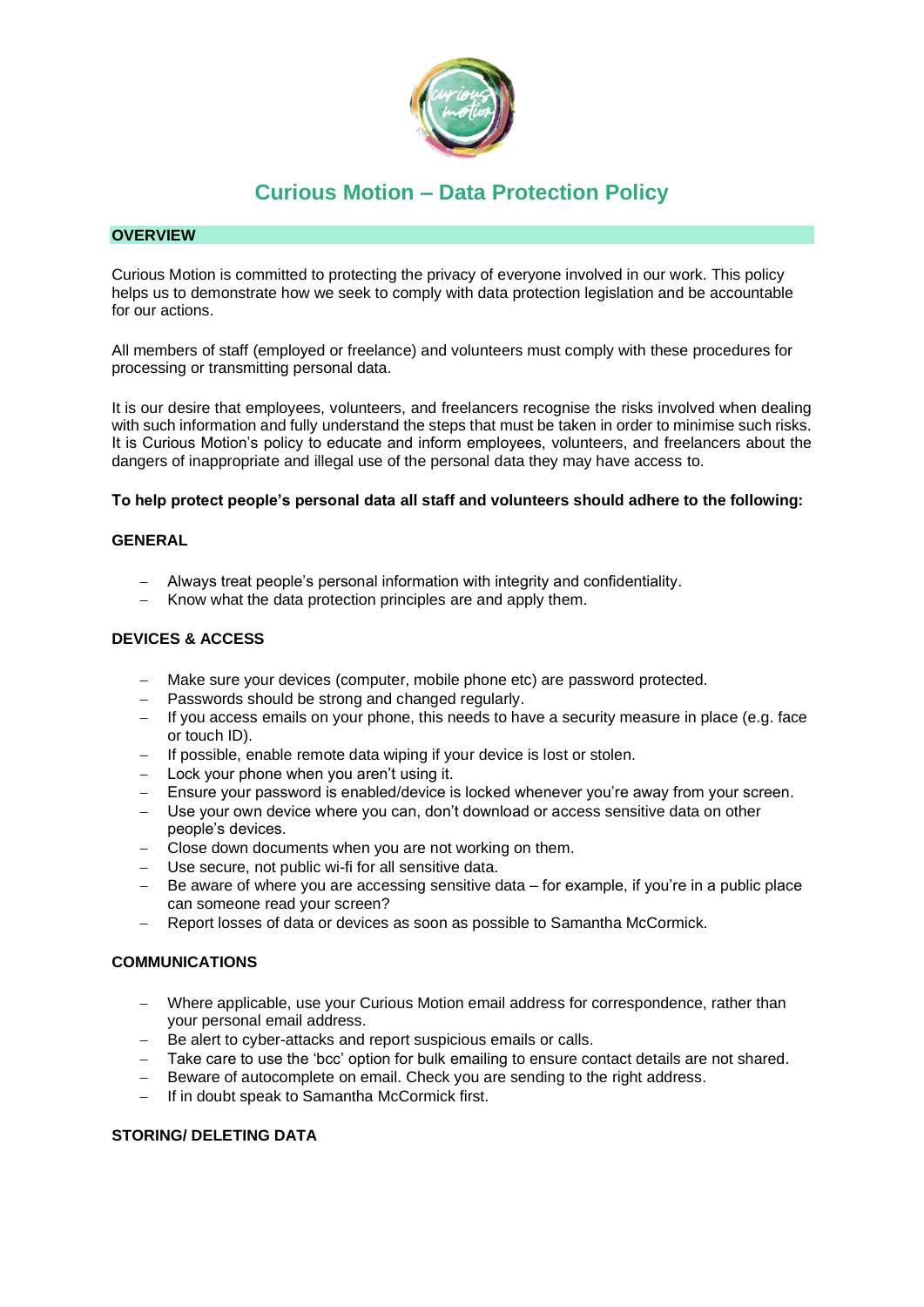

- Any sensitive data that you have accessed and downloaded to your device should be fully deleted after use – make sure to empty your trash.
- Don't print documents unless absolutely necessary, and then cross-shred afterwards.

#### **INTRODUCTION**

The security and management of data is important to ensure that we can function effectively and successfully for the benefit of our participants, team and for the wider community.

It is essential that people's privacy is protected through the lawful and appropriate use and handling of their personal information, in line with the General Data Protection Regulation.

Every member of Curious Motion's team, including staff and volunteers has a responsibility to adhere to the Data Protection Principles outlined in the GDPR, and to this Data Protection Policy.

If you have a question about this Data Protection Policy or an area of concern about data protection matters, please contact our Data Protection Officer (DPO). The DPO is **Samantha McCormick.**

#### **DATA PROTECTION PRINCIPLES**

There are six Data Protection Principles defined in Article 5 of the GDPR. These require that all personal data be:

- − processed in a **lawful**, **fair** and **transparent** manner.
- − collected only for **specific**, **explicit** and **limited** purposes ('purpose limitation').
- − **adequate**, **relevant** and **not excessive** ('data minimisation').
- − **accurate** and kept **up-to-date** where necessary.
- − kept for **no longer than necessary** ('retention').
- The Data Processing Register will be reviewed at least every 6 months by the Data Protection Officer with the involvement of the other necessary members of the team.
- − handled with appropriate **security** and **confidentiality**.

We are committed to upholding the Data Protection Principles. All personal data under our control must be processed in accordance with these principles.

#### **LAWFUL PROCESSING**

All processing of personal data must meet one of the six lawful bases defined in Article 6(2) of the GDPR:

- − Where we have the **consent** of the data subject
- − Where it is in our **legitimate interests** and this is not overridden by the rights and freedoms of the data subject.
- − Where necessary to meet a **legal obligation**.
- − Where necessary to fulfil a **contract**, or pre-contractual obligations.
- − Where we are protecting someone's **vital interests**.
- − Where we are fulfilling a **public task,** or acting under official authority.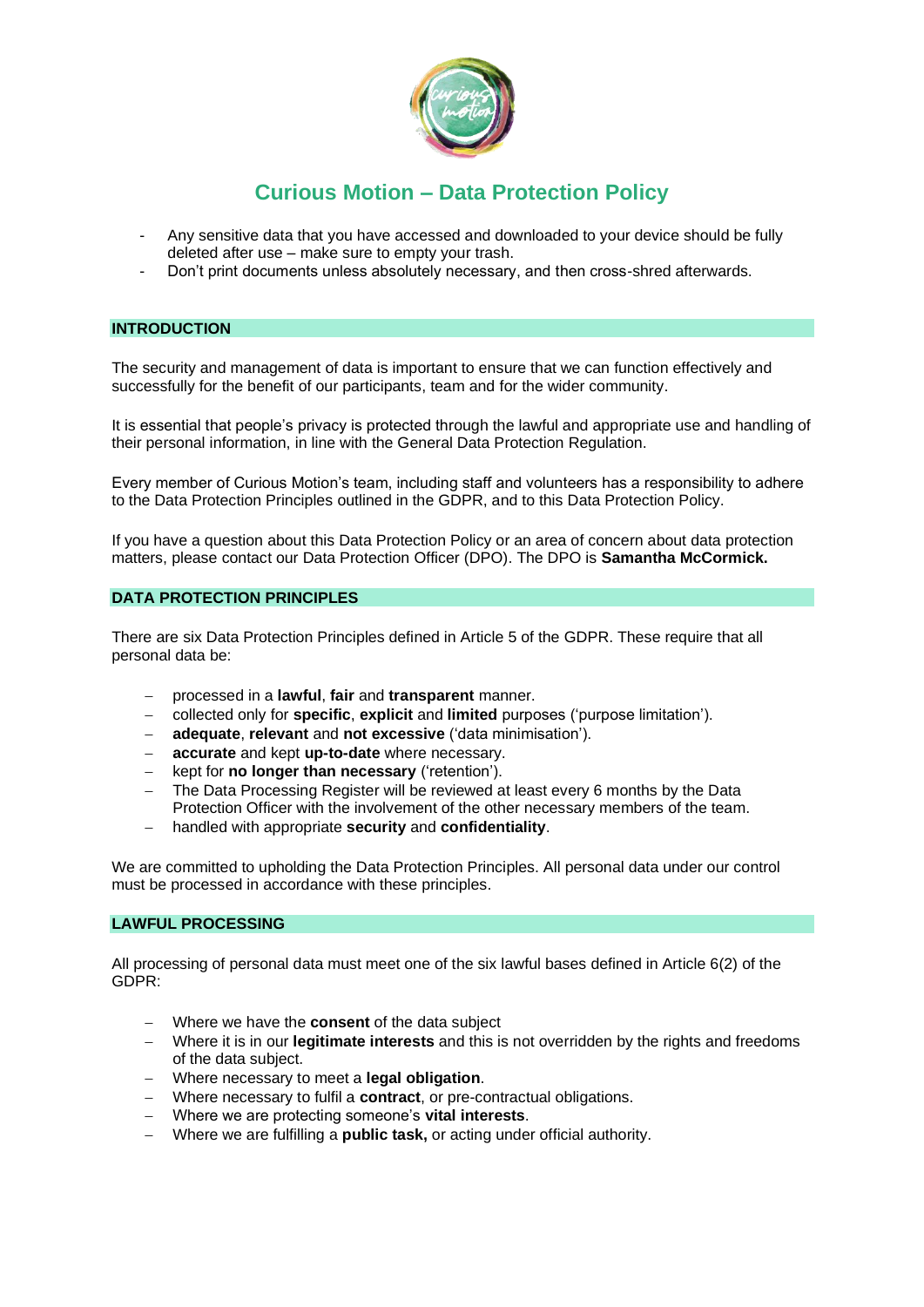

Any special category data (sensitive types of personal data as defined in Article 9(1) of the GDPR) must further be processed only in the line with one of the conditions specified in Article 9(2).

Where processing is based on consent, the data subject has the option to easily withdraw their consent.

Where electronic direct marketing communications are being sent, the recipient should have the option to opt-out in each communication sent, and this choice should be recognised and adhered to by us.

#### **DATA MINIMISATION & CONTROL**

Data collection processes will be regularly reviewed by the Board of Directors to ensure that personal data collected and processed is kept to a minimum.

We will keep the personal data that we collect, use and share to the minimum amount required to be adequate for its purpose.

Where we do not have a legal obligation to retain some personal data, we will consider whether there is a business need to hold it.

We will retain personal data only for as long as it is necessary to meet its purpose, usually during the time a person is involved in our activities, and for up to five years after that point.

In the case of sharing personal data with any third party, only the data that is necessary to fulfil the purpose of sharing will be disclosed.

Anonymisation and pseudonymisation of personal data stored or transferred should be considered where doing so is a possibility.

## **ACCOUNTABILITY**

The 'Data Protection Officer' (DPO) has the specific responsibility of overseeing data protection and ensuring that we comply with the data protection principles and relevant legislation.

The DPO will ensure that our Data Protection processes are kept up to date and demonstrates how the data protection principles are adhered to by our activities. Individual members of staff and volunteers have a duty to contribute to ensure that the measures outlined in this policy are accurately reflected in our practice.

All employees, volunteers, consultants, partners or other parties who will be handling personal data on behalf of Curious Motion will be appropriately trained and supervised where necessary.

The collection, storage, use and sharing of personal data will be regularly reviewed by the Data Protection Officer, the Board of Directors, and any relevant business area.

We will adhere to relevant codes of conduct where they have been identified and discussed as appropriate.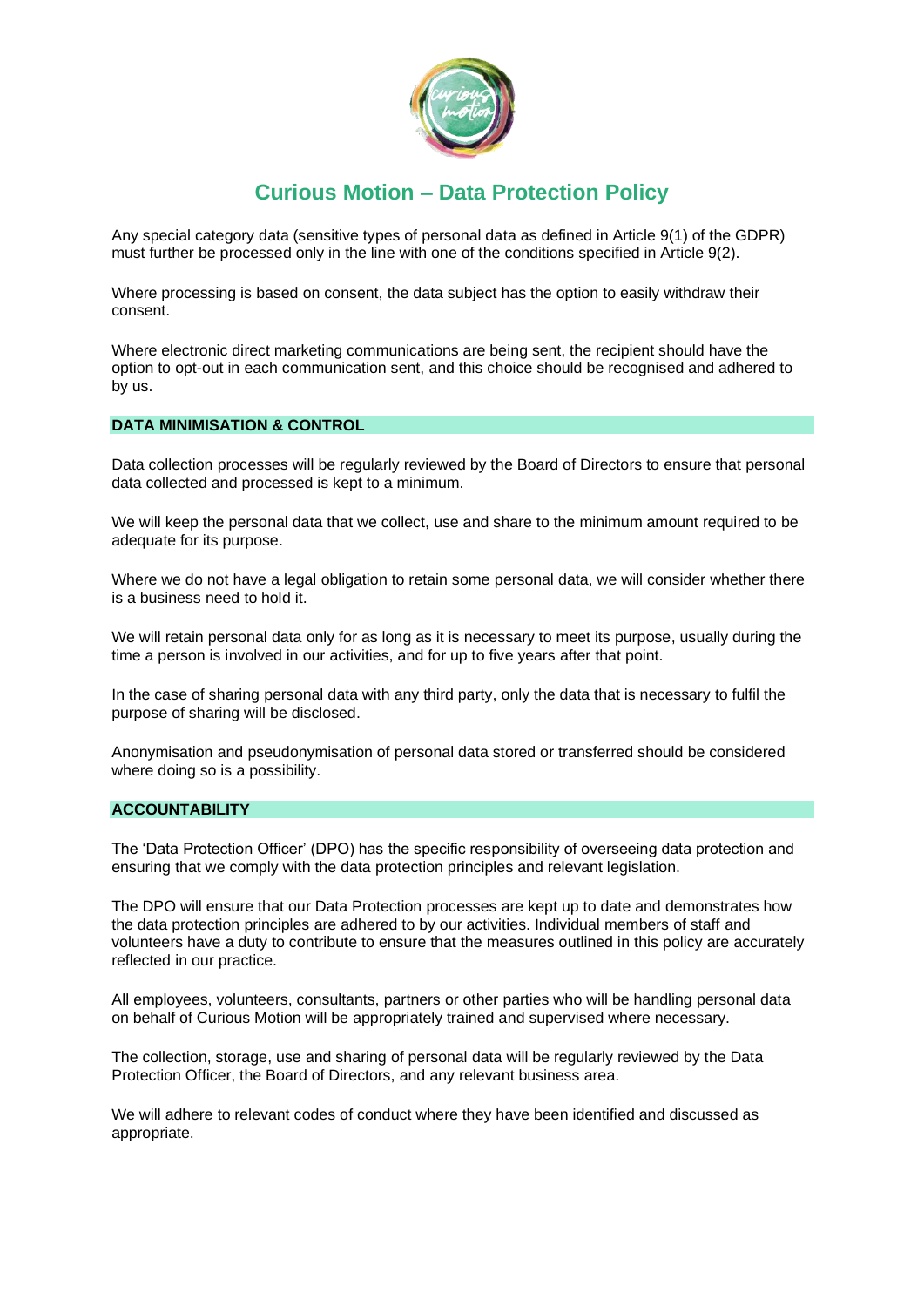

Where there is likely to be a high risk to individuals rights and freedoms due to a processing activity, we will first undertake a Data Protection Impact Assessment (DPIA) and consult with the ICO prior to processing if necessary.

## **USE OF THIRD PARTY SERVICES**

Curious Motion uses third party services to process some data, for example we use Bookwhen.com to manage our class bookings, and we store our data via Google Workspace (Drive, Mail, etc).

In all cases, Curious Motion must only appoint third party processors who can provide sufficient guarantees around compliance with the GDPR and that the rights of data subjects will be protected.

Where a processor can demonstrate that they adhere to approved codes of conduct or certification schemes, this should be taken into consideration for choice of supplier.

Where Curious Motion uses a processor, a written contract with compulsory terms as set out in Article 28 of the GDPR must be in place (plus any additional requirements that we determine). Processors can only act on the instruction of Curious Motion.

### **RIGHTS OF DATA SUBJECTS**

Under data protection laws, data subjects have certain rights:

- **Right to be informed**. The right to be told how their personal data is used in clear and transparent language.
- **Right of access.** The right to know and have access to the personal data we hold about them.
- **Right to data portability**. The right to receive their data in a common and machine-readable electronic format.
- **Right to be forgotten**. The right to have their personal data erased.
- − **Right to rectification**. The right to have their personal data corrected where it is inaccurate or incomplete.
- **Right to object**. The right to complain and to object to processing.
- − **Right to purpose limitation**. The right to limit the extent of the processing of their personal data.
- − **Rights related to automated decision-making and profiling**. The right not to be subject to decisions without human involvement.

We will uphold individuals' rights under data protection laws and allow them to exercise their rights over the personal data we hold about them. Privacy information will acknowledge these rights and explain how individuals can exercise them. Most rights are not absolute, and the individual will be able to exercise them depending on the circumstances, and exemptions may apply in some cases.

Any request in respect of these rights should preferably be made in writing to hello@curiousmotion.org.uk, but we will also accept verbal requests.

There is no fee for facilitating a request, unless it is 'manifestly unfounded or excessive', in which case administrative costs can be recovered.

Requests that are 'manifestly unfounded or excessive' can be refused.